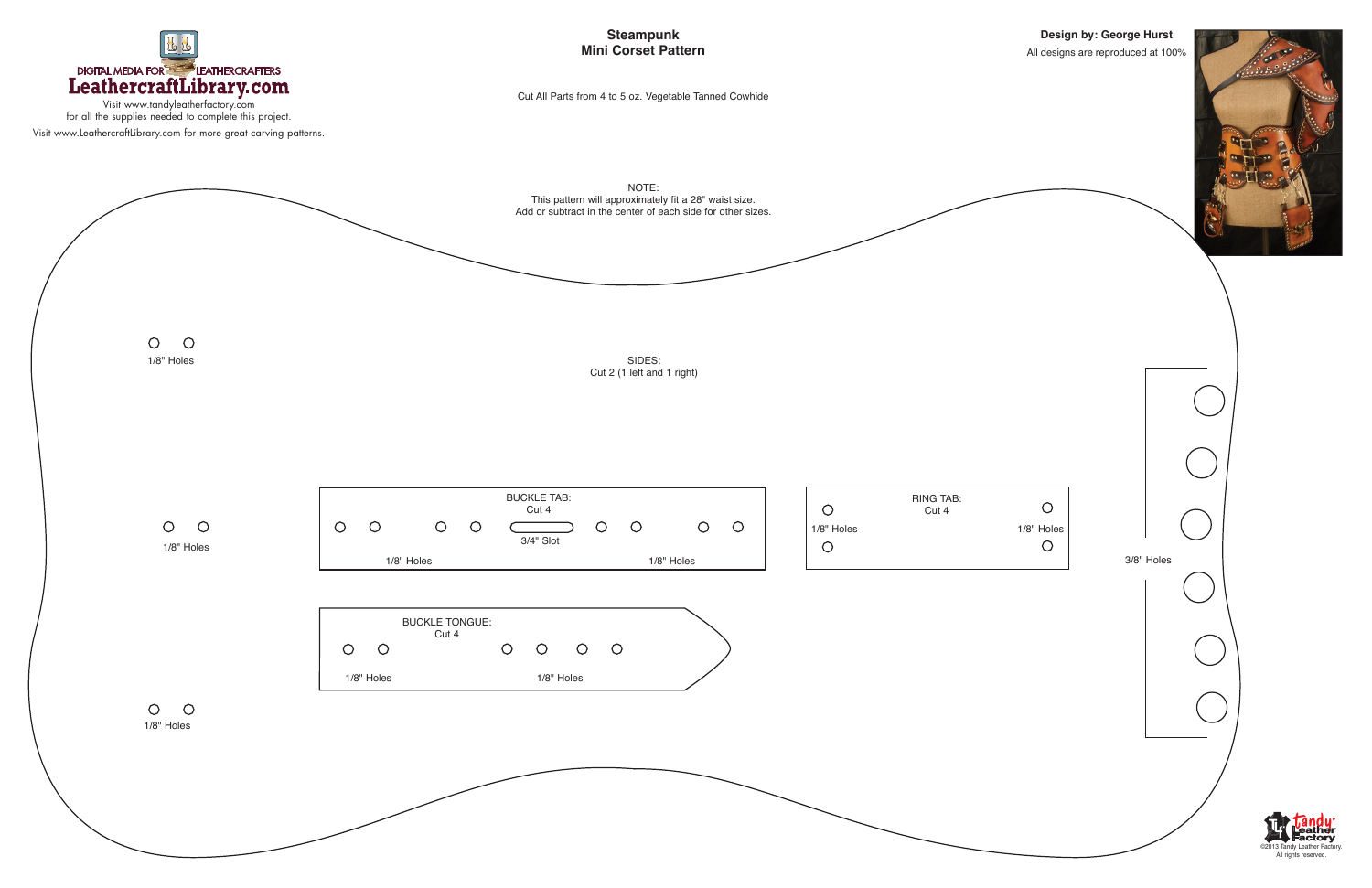

Visit www.tandyleatherfactory.com for all the supplies needed to complete this project. Visit www.LeathercraftLibrary.com for more great carving patterns.

**Steampun Mini Corset Pa**

Cut All Parts from 4 to 5 oz. Vegeta

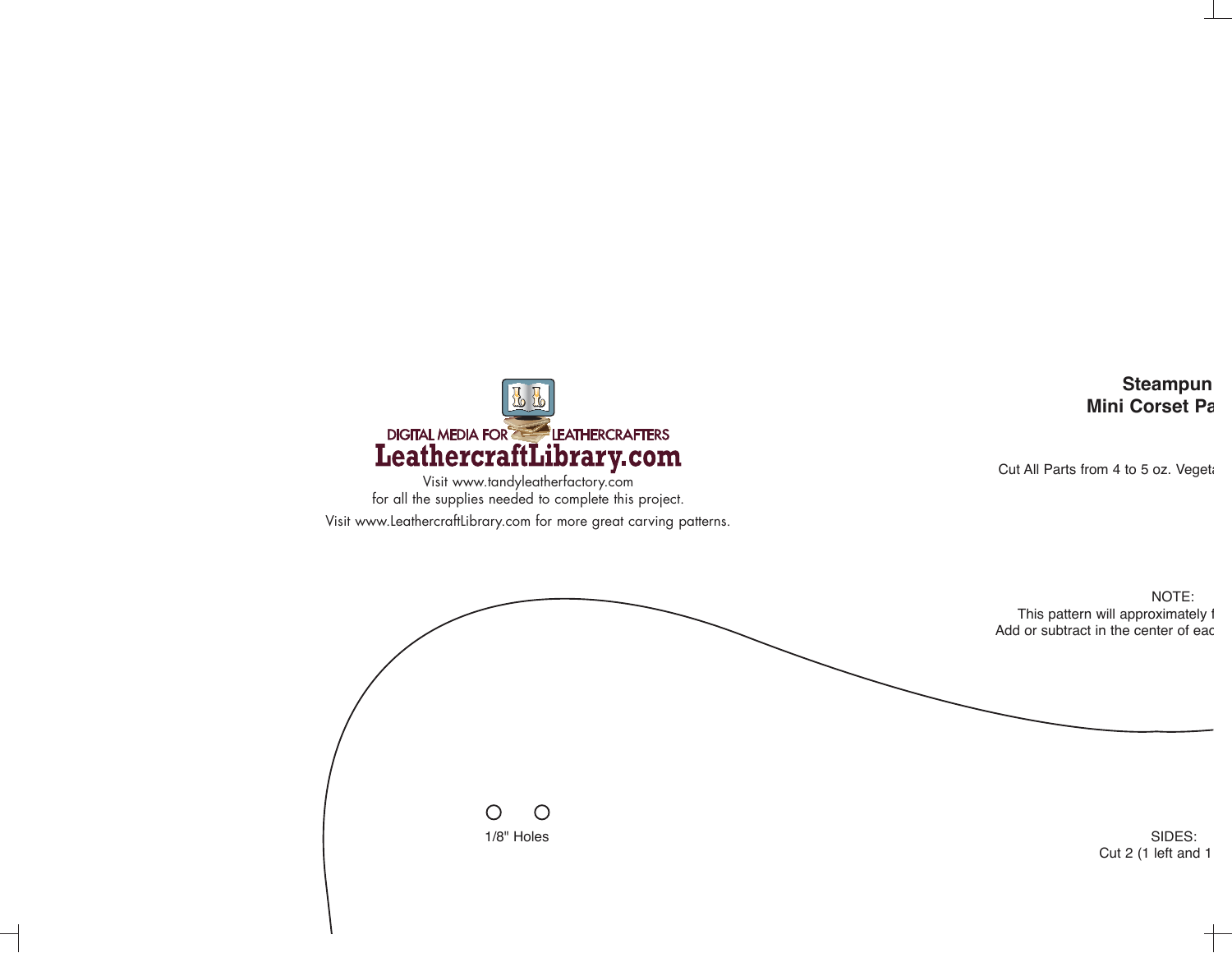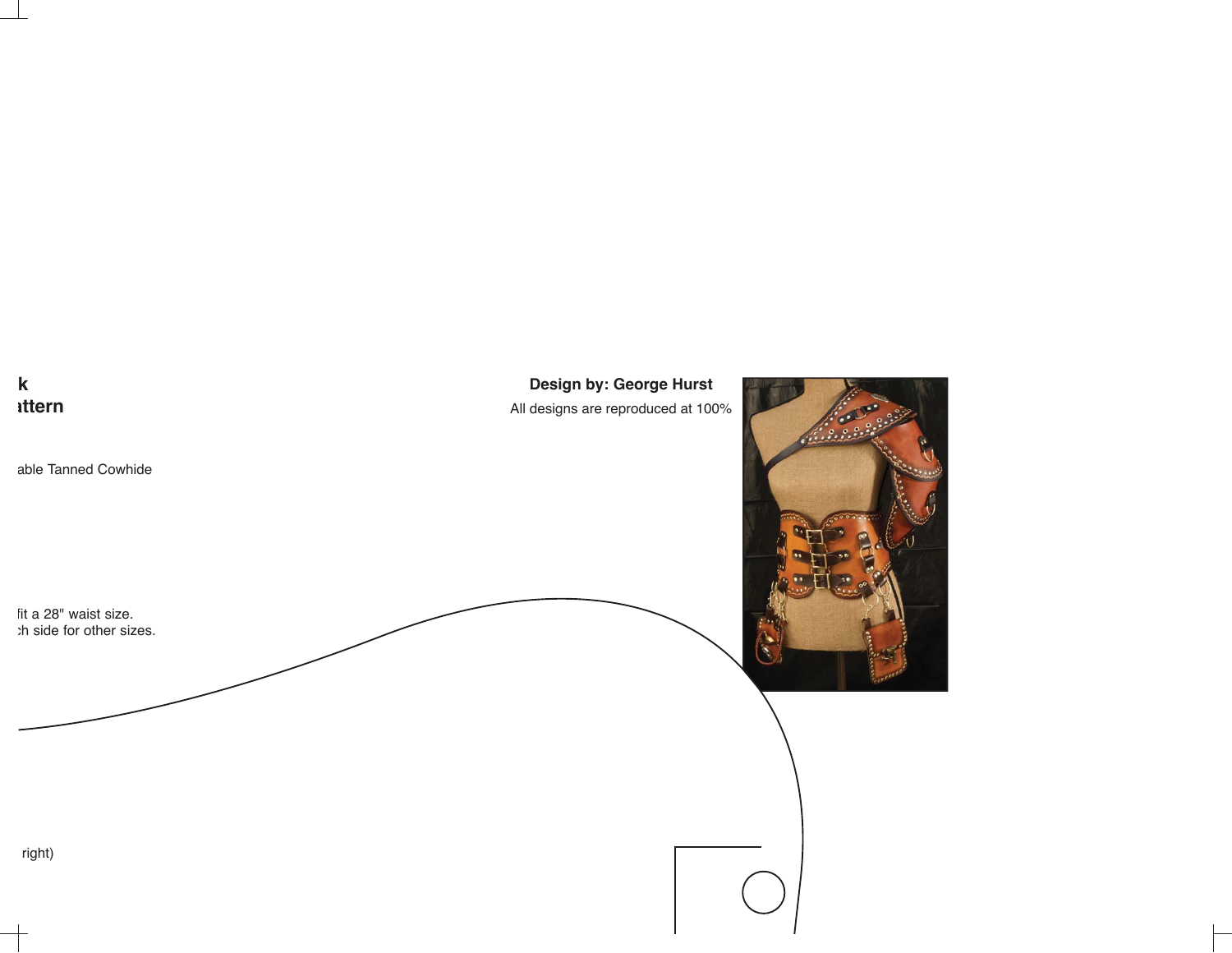

╅

 $\top$